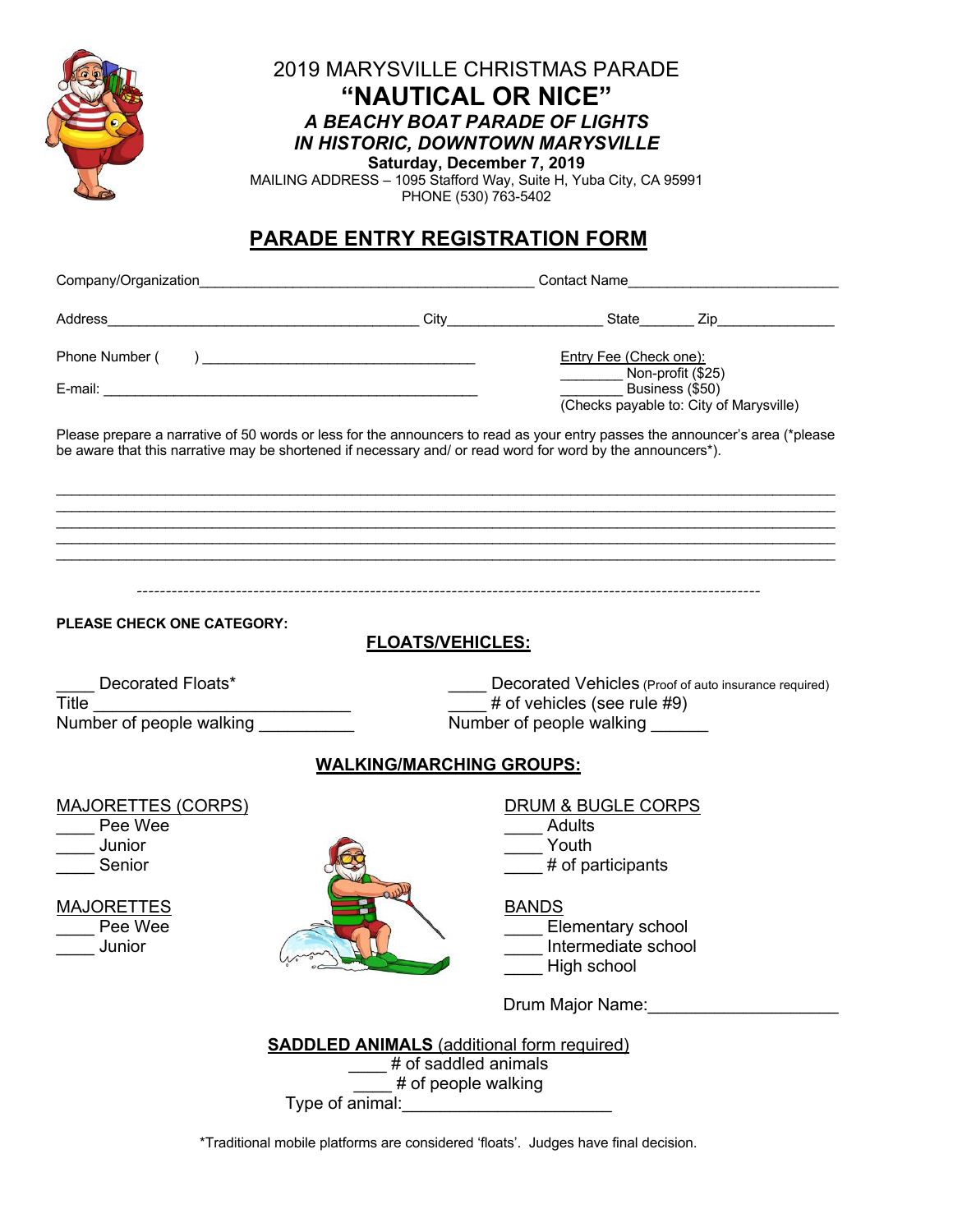## **PARADE RULES**



#### PLANNING FOR THE PARADE:

- 1. ABSOLUTELY NO SANTA CLAUS SUITS ALLOWED. The official "Santa" will be arranged by parade officials.
- Violating this rule will result in immediate expulsion from the parade.
- 2. The theme for this year's parade is "**NAUTICAL OR NICE, A BOAT PARADE OF LIGHTS**." Use your imagination & decorate your float with this year's exciting theme. \*\*Please note that we will be judging floats by the designated categories; Most Thematic and Most Original.
- 3. The parade will take place on Saturday, December 7, 2019. It begins at 5:00 p.m. and will last approximately 2 hours.
- The parade will start at  $6*$  and D Streets and will end at the intersection of  $5*$  and C Street.
- 4. The non-refundable parade fee is \$25 for non-profit organizations and \$50 for all businesses. NO REFUNDS will be provided.
- 5. The parade line-up will be determined on Monday, December 2, 2019. Entries received after that date will be placed at the end of the parade. All entries postmarked after Wednesday, November 27th will be charged an additional \$25 late fee. Please include this fee with your entry or it will not be considered. Please make checks payable to City of Marysville.
- 6. A notice of the line-up and a parade route map will be emailed. If you do not receive this notice by the end of business on Thursday, December 5, 2019, please contact Sapphire Marketing Group at (530) 763-5402.
- 7. Entry numbers must be placed on the right side of the entry (assign someone to wear or tape it to your entry, but please make sure it can be seen so you may be properly introduced).
- 8. All decorative materials must be fire resistant or be treated with flame retardant.
- 9. Group vehicle entries are limited to no more than 5 STANDARD SIZE VEHICLES. Groups wishing to enter more than 5 standard size vehicles must submit a separate entry form for each block of 5 standard size vehicles or more.
- 10. Parade entries consisting of persons walking may have no more than 50 individuals. Organizations wishing to enter more than 50 Marchers must be broken into separate groups of no more than 50 and enter each group separately. If your school band, dance team, etc., total more than 50 then they will be counted as two entries.
- 11. Saddled animal groups MUST provide their own animal waste pick-up services or will face immediate ejection.
- 12. Please have each member of your entry review these rules prior to parade day.
- 13. No objects are to be handed out, thrown, sprayed or discharged at spectators during the parade. Only those who walk towards the edges of the streets may pass out candy that is individually wrapped, with prior approval from Parade Staff BEFORE THE PARADE BEGINS 14. One designated person from each entry must check-in at the check-in station located at 6th & D Street to receive their entry number and
- certificate of participation between 3:30-4:00 p.m.
- 15. All entries should arrive in the staging area no later than 4:00 p.m. (one hour prior to the start of the parade).
- 16. All riders should meet their floats or vehicles in the staging area no later than 4:30 p.m. (one half-hour prior to the parade).
- 17. Please carpool if possible; parking will be very limited. Please park all non-parade vehicles on B, C, or D Streets, north of 9<sup>th</sup> Street, or west of E Street.
- 18. Please arrive in costume, there are no changing facilities. You are also reminded to dress warmly, as the evening hours can be chilly.
- 19. Persons and/or animals riding on a float or in a car must be safely secured. Entries involving animals or vehicles must be kept in control at all times. The primary responsibility of all participants and parade officials is the safety of riders and spectators.
- 20. Since this is a nighttime parade, small pocket flashlights are recommended for safety purposes.
- 21. No alcoholic beverages or firearms will be allowed during the line-up of the parade or during the parade. Violators will be subject to a citation, which will be issued by the proper authorities.
- 22. Please control noises near the equestrian entries. If startled, it could be dangerous to the horses, riders, and/or spectators.
- 23. Portable toilet facilities will be available at 7<sup>th</sup> and D Streets, 5<sup>th</sup> and D Streets, and 3<sup>rd</sup> and D Streets.

#### **DURING THE PARADE:**

- 24. Please maintain a distance of at least 50 feet between the various entries.
- 25. There will be radio announcers along the parade route and you are asked to perform in each block.
- 26. The parade will be a traditional forward-moving parade. There will be no stopping for performances except in designated areas. Bands should try to play continuously along the entire parade route. Bands must proceed into the competition area at 3<sup> $\alpha$ </sup> and D Streets, in front of the review stand, for judged performances.
- 27. No objects including candy may be thrown or sprayed at the spectators during the parade.
- 28. Please do not get off the floats during the parade, except in cases of illness or emergency. In such cases, emergency personnel will be summoned to assist you.
- 29. Units that use sound-amplifying systems must maintain a volume that will not interfere with other entries. Entries with sound systems or music must indicate this on the entry form.
- 30. The reviewing stand will be located on the west side of D Street at  $3<sup>d</sup>$  Street.
- 31. Please do not disband until you reach the corner of 5<sup>®</sup> and C Streets. You are encouraged to use the Municipal Parking Lot at 4<sup>®</sup> & C Streets
- as a meeting place to find your parents/children after the parade.
- 32. Any entry that does not abide by the Parade rules may be disqualified and prevented from participating in future parades.

By signing below, the responsible party for the organization listed acknowledges that they have read and agree to abide by parade rules of face ejection. By signing below, the responsible party agrees to release the City of Marysville and Sapphire Group from any liability the entering organization presents to their own participants, parade patrons, other parade participants and the general public.

| Organization:                   |      |
|---------------------------------|------|
| Responsible Person (Print Name) |      |
| Signature                       | Date |